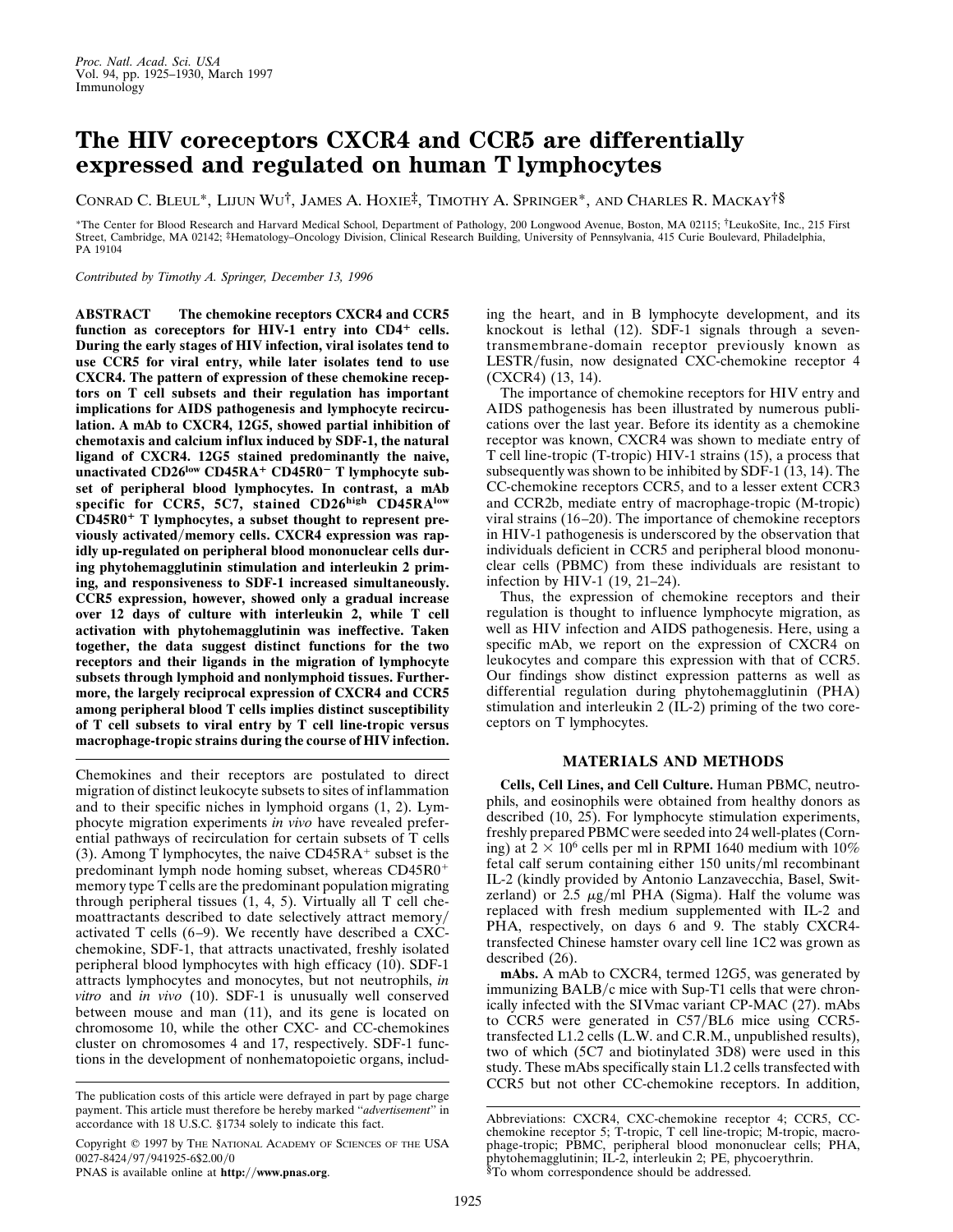these mAbs are unreactive against leukocytes from CCR5 deficient individuals. Phycoerythrin (PE)-conjugated mAbs to CD20 (L27), CD26 (L272), CD56 (MY31), CD69 (L78), CD45R0 (UCHL-1), and a peridinin-chlorophyll-protein (PerCP)-conjugated mAb to CD3 (SK7) as well as PE- and PerCP-labeled control antibodies were obtained from Becton Dickinson. A PE-conjugated mAb to CD45RA (MEM56) was purchased from Caltag Laboratories (Burlingame, CA). Three-color flow cytometry was carried out by incubating 2  $\times$  $10^5$  cells in PBS/1% BSA/5 mM EDTA for 30 min with supernatant or purified antibody at a final concentration of 5  $\mu$ g/ml. Cells were washed, incubated with a 1:50 dilution of a fluorescein isothiocyanate-conjugated goat anti-mouse Ig  $F(ab')^2$  (Caltag Laboratories) for 20 min and washed again before incubation with 10% normal mouse serum in PBS to block unoccupied sites on the goat anti-mouse Ig  $F(ab')^2$ . Finally, the appropriate directly conjugated mAb(s) were added. Cells were washed and analyzed using a FACScan (Becton Dickinson). Fluorescence intensity of chemokine receptor-expressing cells was quantitated in terms of number of molecules of equivalent soluble fluorochrome (see Table 1) using Quantum 26 beads (Flow Cytometry Standards, San Juan, PR) according to the manufacturer's recommendations.

**Chemokines and Chemotaxis Assay.** Synthetic full-length human SDF-1 $\alpha$ -(1–67) and its N-terminal truncation form SDF-1 $\alpha$ -(6–67) (10, 13) were a kind gift of Ian Clark-Lewis (Vancouver, Canada). MIP-1 $\beta$  was purchased from Genzyme. Chemotaxis assays were carried out as described (10, 13) with the exception that PBMC were migrated for 2 h. Briefly,  $5 \times$  $10^5$  PBMC or T cell blasts in 100  $\mu$ l of RPMI 1640 medium containing 0.25% human serum albumin were transmigrated through  $5-\mu m$  pore-size bare filter Transwell inserts (Costar). Migrated cells were counted by FACS analysis scatter-gating on lymphocytes. For antibody inhibition, cells were incubated for 15 min with differing concentrations of mAb to CXCR4 (12G5) or CCR3 (7B11) before addition to the top chamber of the chemotaxis assay. Chemotaxis then was carried out in the presence of mAb to an optimal concentration of 1.5  $\mu$ g/ml  $SDF-1\alpha-(1-67)$ .

**Calcium Fluorimetry.** Measurement of intracellular calcium was carried out as described (13). Briefly, CXCR4 stably transfected CHO cells, termed 1C2, were loaded with fura-2 AM (Molecular Probes) and added in the presence or absence of mAb to a stirred cuvette of a Hitachi F2000 spectrometer (Hitachi Instruments, Danbury, CT). Chemokines were added to a final concentration of 1  $\mu$ g/ml.

## **RESULTS**

**A CXCR4-Specific mAb, 12G5, Inhibits SDF-1-Mediated Cellular Responses in Lymphocytes and CXCR4 Transfectants.** A mAb, termed 12G5, that had been generated by immunizing BALB/c mice with Sup-T1 cells chronically infected with the SIVmac variant CP-MAC was shown to specifically bind the HIV-1 coreceptor CXCR4 (27). Because the CXC-chemokine SDF-1 uses this receptor, we tested the 12G5 mAb for inhibition of cellular responses mediated by SDF-1. mAb 12G5 inhibited SDF-1-induced chemotaxis of freshly purified lymphocytes (Fig. 1*A*) and monocytes (data not shown) in a concentration-dependent manner, while a mAb to the CC-chemokine receptor 3 (CCR3) (28), termed 7B11, was ineffective in the same assay. However, inhibition was consistently incomplete in multiple experiments. This could be explained by the presence of additional receptors for SDF-1 on lymphocytes or by incomplete interference by mAb 12G5 of SDF-1 signaling through CXCR4. To address this question we tested 12G5 for inhibition of SDF-1-mediated increases in intracellular calcium concentrations in CHO cells stably transfected with CXCR4 (26). At 10  $\mu$ g/ml, 12G5 mAb inhibited about 50% of SDF-1-induced calcium influx, and 50



FIG. 1. The CXCR4-specific mAb 12G5 partially blocks SDF-1 induced cellular responses. (*A*) mAb 12G5 blocks the majority of SDF-1-induced lymphocyte chemotaxis. Freshly isolated PBMC were preincubated with the indicated concentrations of mAbs to CXCR4 (12G5) and CCR3 (7B11) for 15 min and subsequently added to the top chamber of bare filter Transwell inserts. SDF-1 at the optimal concentration of 1.5  $\mu$ g/ml was added to the bottom chamber. Transmigrated cells were counted by flow cytometry scatter-gating on the lymphocytes. Results are shown as percentage of input. The experiment shown was representative of four independent experiments. (*B*) 12G5 partially blocks SDF-1-induced increases in intracellular calcium. CXCR4 stably transfected CHO cells (1C2) loaded with fura-2 AM were exposed to 1  $\mu$ g/ml of full-length SDF-1 $\alpha$ -(1–67) or truncated inactive SDF-1 $\alpha$ -(6–67) (negative control) in the presence (lower reading) or absence (upper reading) of 10  $\mu$ g/ml 12G5 mAb. Using the mAb at 50  $\mu$ g/ml produced identical results.

 $\mu$ g/ml of 12G5 mAb gave no further inhibition (Fig. 1*B*). Because untransfected CHO cells are unresponsive to SDF-1 (13, 14) this experiment shows that the 12G5 mAb inhibits CXCR4-mediated responses to SDF-1 only partially. Therefore, only partial inhibition by 12G5 mAb of lymphocyte chemotaxis to SDF-1 would be expected, although the presence of an additional receptor on lymphocytes cannot be discounted.

**Expression of CXCR4 on Leukocyte Subsets.** CXCR4 mRNA has been reported to be widely expressed in leukocytes and related cell lines (26, 29), yet SDF-1 acts only on certain leukocyte subsets (10). Expression of CXCR4 was measured on leukocyte subsets by flow cytometry using mAb 12G5. CXCR4 was expressed on monocytes and lymphocyte subsets with some donor variation and not on granulocytes (Table 1). This pattern of expression coincides with our previous finding that SDF-1 is an efficacious chemoattractant for lymphocytes and monocytes but not neutrophils (10).

Chemokines are thought to direct lymphocyte subset specific migration (1, 2). Functional subsets among T lymphocytes, namely the so-called naive and memory subsets, can be distinguished by the expression of surface antigens such as CD45RA, CD45R0, CD2, and CD11a (30). These subsets have been shown to be biased for distinct routes of recirculation *in vivo* (3, 31) and to show different chemotactic properties *in vitro* (6–9). We therefore carried out three-color flow cytom-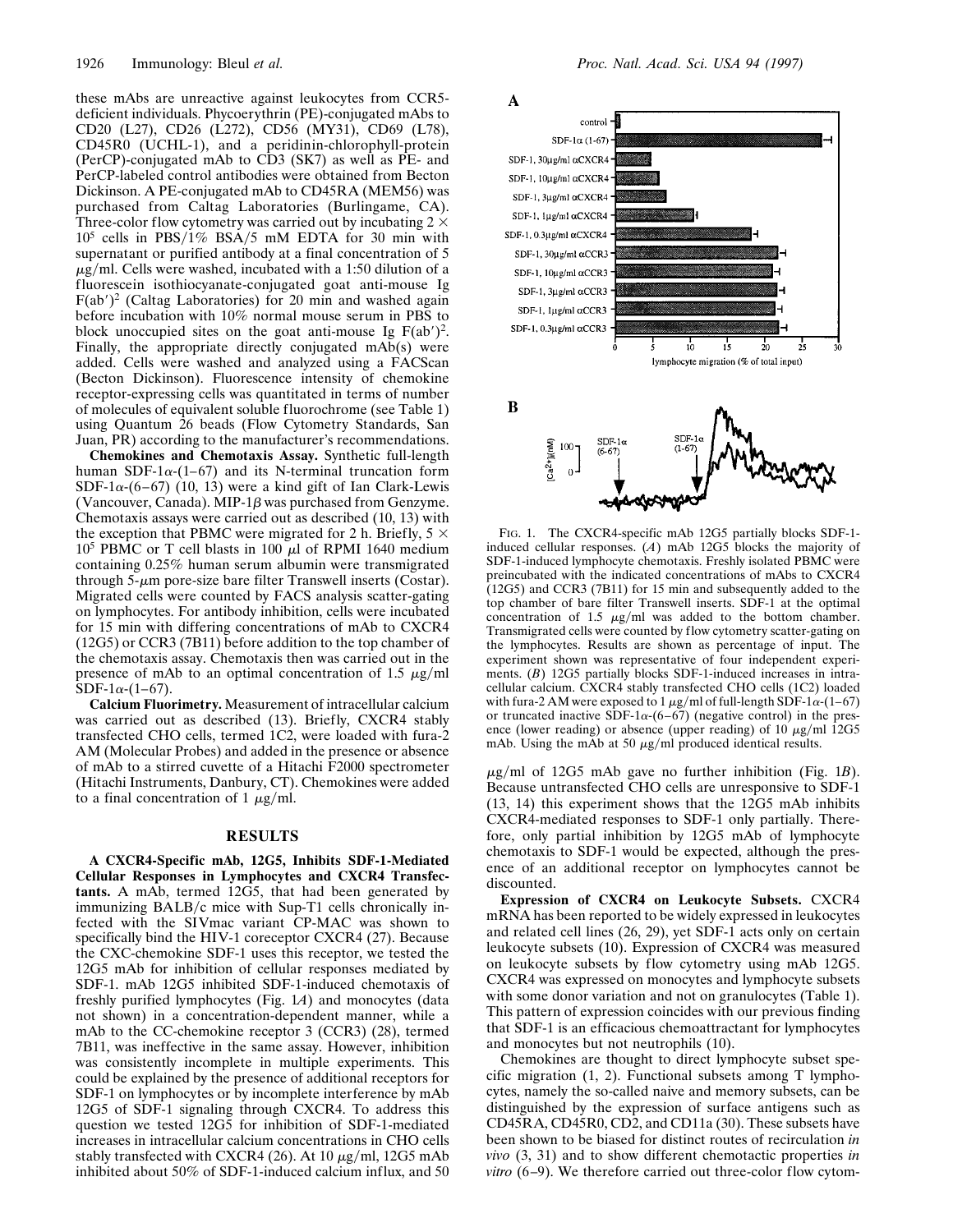Table 1. Surface expression of CXCR4 is restricted to mononuclear cells

|                                                |                                       | Specific<br>fluorescence                                  |
|------------------------------------------------|---------------------------------------|-----------------------------------------------------------|
| Leukocyte subset                               | CXCR4<br>expression.<br>$%$ positive* | intensity of<br>12G5-positive<br>cells, MESF <sup>†</sup> |
| Neutrophils                                    | $0.4 \pm 0.3$                         |                                                           |
| Eosinophils                                    | $0.0 \pm 0.2$                         |                                                           |
| T lymphocytes $(CD3+$ cells)                   | $41.6 \pm 16.1$                       | $3580 \pm 1423$                                           |
| B lymphocytes $(CD20+$ cells)                  | $53.5 \pm 18.4$                       | $4989 \pm 2264$                                           |
| Natural killer cells (CD56 <sup>+</sup> cells) | $0.2 \pm 0.3$                         |                                                           |
| Monocytes $(CD14+$ cells)                      | $20.4 \pm 9.4$                        | $1525 \pm 537$                                            |
| Jurkat                                         | 90                                    | 9369                                                      |

\*The percentage of cells stained with control mAb was  $<3\%$ , and it was subtracted. Results are mean  $\pm$  SD of eight experiments.

†The fluorescence intensity (MESF, molecules of equivalent soluble fluorochrome) of leukocytes stained with a control mAb was 37 for lymphocytes and 1622 for monocytes, and these values were subtracted. Results are mean  $\pm$  SD.

etry using PBMC to determine the expression pattern of CXCR4 on CD3<sup>+</sup> T lymphocyte subsets. Fig. 2*A*, *Left* shows that CXCR4 is expressed predominantly on CD26<sup>low</sup>  $CD45RA+CD45R0-$  T lymphocytes, the T cell subset referred to as naive (32), although CD45RA expression may be more a marker for resting, unactivated cells (4). CXCR4 was evenly distributed on  $CD4^+$  and  $CD8^+$  subsets (data not shown). We compared this novel expression pattern of CXCR4 with that of CCR5, the other major HIV-1 coreceptor (16–20) using a mAb generated against CCR5 L1.2 transfectants, 5C7 (L.W. and C.R.M., unpublished results). CCR5 is expressed on a reciprocal subset of T lymphocytes compared with CXCR4 expressing cells (Fig. 2A). The  $CCR5$ <sup>+</sup> subset was  $CD26<sup>high</sup>$  $CD45RA<sup>low</sup>$  CD45R0<sup>+</sup>, corresponding to an activated/ memory subset (32, 33). In an attempt to demonstrate that CXCR4- and CCR5-expressing T lymphocytes in the peripheral blood belong predominantly to mutually exclusive subsets, three-color flow cytometry was carried out using mAb to CXCR4 and CCR5. Fig. 2*B* shows that the HIV coreceptors CXCR4 and CCR5 are largely expressed on distinct, mutually exclusive subsets of freshly isolated peripheral blood lymphocytes.

**The HIV Coreceptors CXCR4 and CCR5 Are Differentially Regulated After T Lymphocyte Activation and IL-2 Priming.** Because CXCR4 and CCR5 are expressed predominantly on resting naive and activated/memory type T lymphocytes, respectively, we determined receptor expression during T cell activation using three-color immunofluorescence flow cytometry. Freshly prepared PBMC were cultured in media containing either PHA  $(2.5 \mu g/ml)$  or IL-2 (150 units/ml) for up to 12 days. Responsiveness of stimulated lymphocytes to SDF-1 and MIP-1 $\beta$  as well as receptor expression was determined on days 0, 3, 6, 9, and 12. Although there is promiscuity among CC-chemokines and their receptors, MIP-1 $\beta$  is thought to be specific for CCR5, because PBMC from individuals deficient in CCR5 are unresponsive to MIP-1 $\beta$  while responses to other CC-chemokines are normal (22).

PHA stimulation induced a rapid up-regulation of CXCR4 within the first 72 h with  $>80\%$  of CD3<sup>+</sup> blasts staining positive (Fig. 3 *A* and *C*). This increase in receptor expression correlated with an increased number of lymphocytes responding to SDF-1 in the chemotaxis assay (Fig. 3*B*). In contrast, CCR5 expression was consistently unchanged during the first 12 days of PHA stimulation (Fig. 3*A*). In fact, on day 3 during PHA stimulation, decreased expresssion of CCR5 compared with freshly isolated PBMC was observed. Similar results were obtained for T cell activation using immobilized anti-CD3 (data not shown).



FIG. 2. The HIV coreceptors CXCR4 and CCR5 are expressed on distinct T lymphocyte subsets. (*A*) Three-color flow cytometry of freshly isolated PBMC shows expression on distinct T lymphocyte subsets. Two-dimensional contour plots show CXCR4 (12G5 mAb) and CCR5 (5C7 mAb) expression versus CD26, CD45RA, and CD45R0. *(Top Left)* Staining using irrelevant control antibodies. Lymphocytes were gated according to their forward and side scatter, and CD3-PerCP staining. (*B*) Two-dimensional contour plot shows expression of CXCR4 (12G5 mAb) versus CCR5 (biotinylated 3D8 mAb) on T cells. T cells were analyzed as in *A*. Percentages of cells in the respective quadrants are indicated.

IL-2 recently was found to be a potent inducer of CCchemokine receptor mRNA and to increase responsiveness to  $CC$ -chemokines in  $CD45R0+T$  lymphocytes (34). Consistent with these findings, CCR5 expression gradually increased over 12 days in the presence of  $150 \text{ units/ml IL-2}$ , and specific migration to MIP-1 $\beta$  above background became detectable (Fig. 3 *A* and *B*). CXCR4 expression also was rapidly upregulated by IL-2, but peaked earlier on day 6 after a 32-fold increase in the number of molecules of equivalent soluble fluorochrome as determined for the entire population of  $CD3<sup>+</sup>$  lymphocytes (mean of three independent experiments) (Fig.  $3A$ ). In long-term ( $>3$  weeks) cultures of CD3 activated,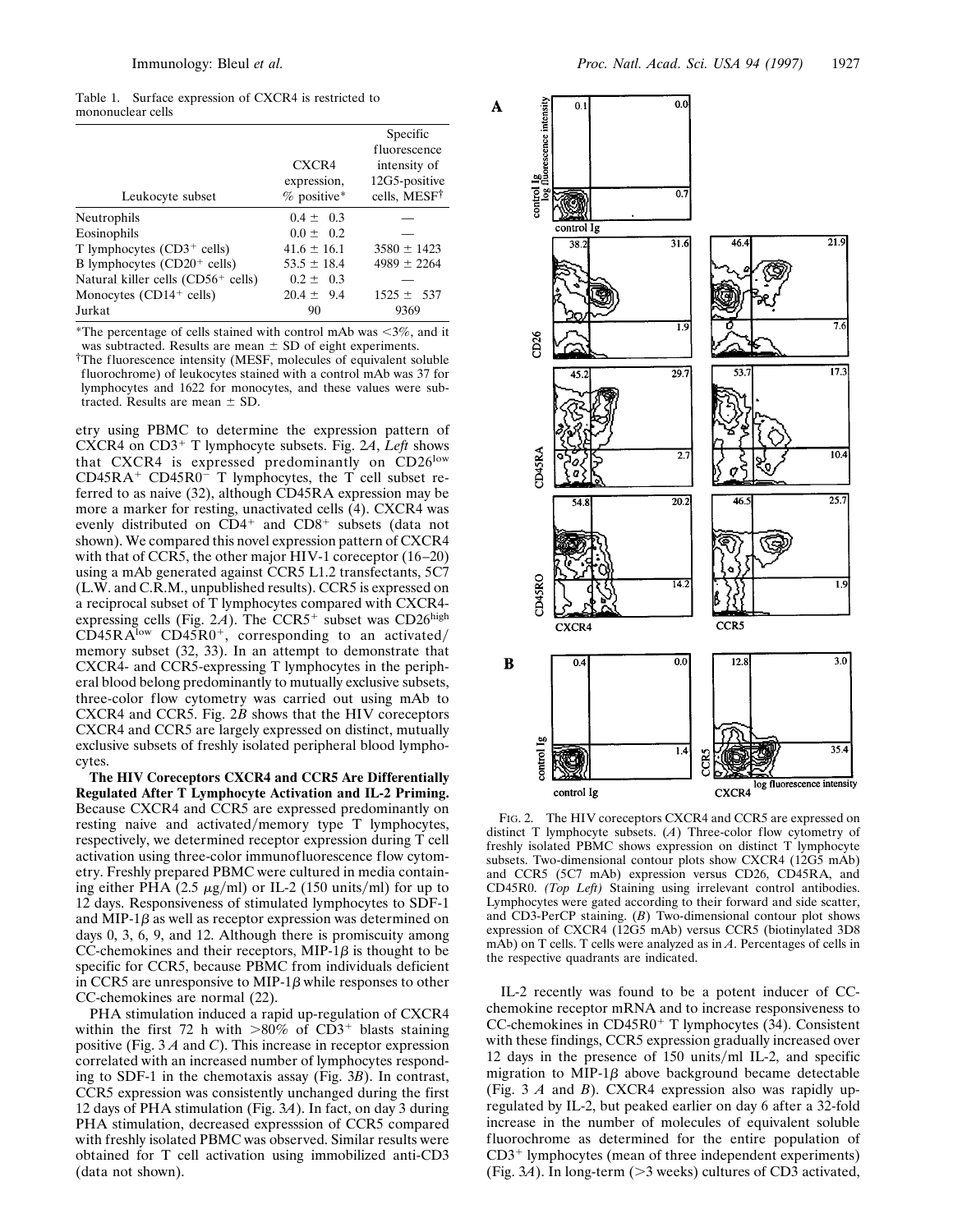

FIG. 3. CXCR4 and CCR5 are differentially regulated during PHA stimulation and IL-2 priming. (*A*) Expression of CXCR4 (squares) and CCR5 (triangles) changes during PHA stimulation (filled symbols) and IL-2 priming (open symbols). Immunofluorescent staining with 12G5 mAb to CXCR4 and 5C7 mAb to CCR5 is expressed for the entire population as number of molecules of equivalent soluble fluorochrome (MESF) from one representative experiment of three. Fluorescent intensity of the entire population for CCR5 decreased on day 3 as the CCR5-positive subset of T cells was markedly reduced. T cells were gated according to their forward and side scatter, and CD3-PerCP staining in *A* and *C*. (*B*) Chemotactic response to SDF-1 and MIP-1 $\beta$  correlates with expression of CXCR4 and CCR5, respectively. T cells migrated to control medium (dotted columns),  $SDF-1\alpha-(1-67)$  (1.5  $\mu$ g/ml) (filled columns), and MIP-1 $\beta$  (100 ng/ml) (open columns). Shown is chemotaxis of PBMC stimulated with PHA (*Upper*) or primed with IL-2 (*Lower*) for the indicated number of days. Bars indicate the range of duplicates. (*C*) CXCR4 is rapidly up-regulated during PHA stimulation and IL-2 priming. CXCR4 expression was measured in freshly isolated lymphocytes (thin line, *Left*), in day 3 PHA-stimulated T cell blast (thick line, *Right*), and in day 3 IL-2 stimulated T cells (thin line, *Right*). The filled bar graphs indicate staining with an unrelated control mAb.

IL-2-stimulated T cells, CXCR4 expression gradually declined to levels approaching background, whereas CCR5 expression on these cells was high (data not shown).

## **DISCUSSION**

Chemokine receptors play an important role during the early events of HIV-1 infection of  $CD4^+$  cells. CXCR4 is the fusogenic receptor that promotes entry of T-tropic HIV-1 strains, while CCR5 allows entry of M-tropic HIV-1 strains (13–20). The importance of these findings recently has been underscored by the finding that individuals deficient in CCR5 remain uninfected in the face of high-risk exposure to virus (22–24). CCR5 appears to be important during early stages of infection, whereas CXCR4-using T-tropic viruses emerge later in the progression to AIDS. Knowledge of the expression and regulation of these receptors is of prime importance for understanding HIV pathogenesis. We investigated the functional activity of a mAb to CXCR4, expression of CXCR4 and its relation to that of CCR5 on blood leukocytes, and the regulation of CXCR4 and CCR5 after T cell activation.

A mAb specific for CXCR4, termed 12G5, partially blocked SDF-1-induced chemotaxis and increases of intracellular calcium. These findings further support reports on the specificity of this mAb for CXCR4 (27). Complete inhibition of SDF-1 mediated cellular responses could not be reached even at high concentrations of antibody. Our previous work has shown that function-blocking antibodies to chemokine receptors are difficult to generate (28), and indeed many mAbs produced in our laboratory block only about 90% of functional responses (35).

CXCR4 expression on T cells and on macrophages and its absence from neutrophilic and eosinophilic granulocytes mirrors the chemotactic activity of SDF-1 for leukocyte subsets. We recently have reported that SDF-1 is an efficacious chemoattractant for lymphocytes and monocytes but is inactive on neutrophils (10). The same experiments demonstrated that SDF-1 attracts 10-fold more freshly isolated, unactivated lymphocytes than previously described lymphocyte chemoattractants, such as MIP-1 $\alpha$ , MIP-1 $\beta$ , RANTES, and IL-8 (10). Here we show that the SDF-1 receptor CXCR4 is predominantly expressed on the naive, unstimulated T lymphocyte subset, a distribution for a chemokine receptor that to our knowledge has not been previously described. Our previous studies have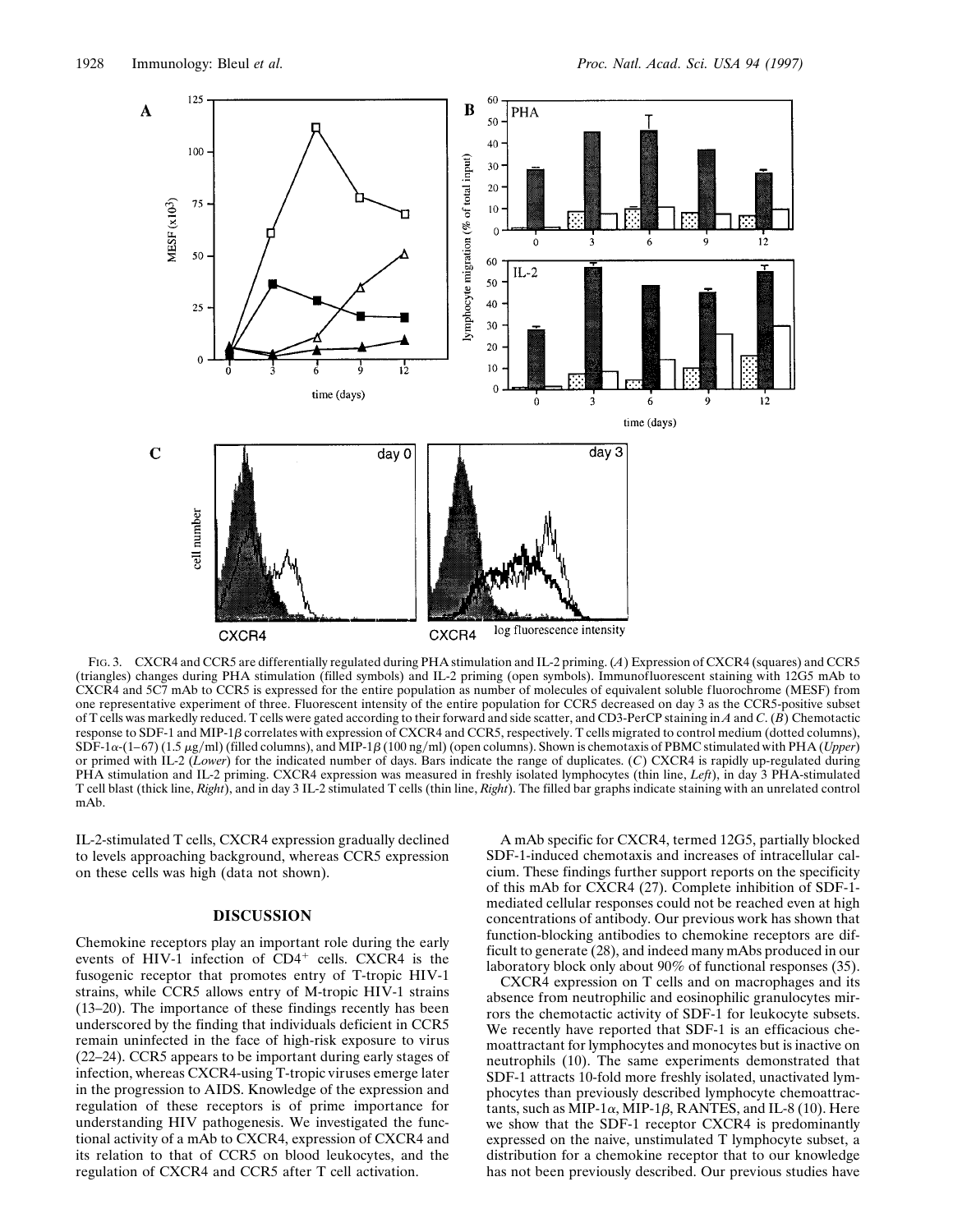shown that  $CD45RA^+$  and  $CD45R0^+$  T cell subsets migrate along an SDF-1 gradient with comparable efficacy (10), which indicates that the lower expression of CXCR4 on the  $CD45R0<sup>+</sup>$  subset is sufficient to induce efficient migration. These findings indicate that receptor number is not the only determinant for efficient chemotaxis in the Transwell chemotaxis assay and that other factors that differ among subsets, like migratory capacity, also may play a role.

The expression of SDF-1 in the absence of inflammation and its high efficacy previously have lead us to propose that SDF-1 may play a role in lymphocyte recirculation (10). Studies in sheep have shown that  $CD\ddot{4}5RA+T$  cells are generally excluded from peripheral tissues, but migrate effectively through organized lymphoid tissues, such as lymph nodes (1, 3, 4). Migration through high endothelial venules is dependent on G-protein-coupled receptors, possibly chemokine receptors  $(36)$ . The unique expression of CXCR4 on the CD26<sup>low</sup>  $CD45RA^+$   $CD45R0^-$  naive lymphocyte subset further substantiates the notion that SDF-1 may be important in lymphocyte recirculation.

We found that CCR5 is expressed on the CD26high  $CD45RA<sup>low</sup>$ ,  $CD45R0<sup>+</sup>$  lymphocyte subset. This coincides with the expression of the receptor for the CC-chemokine MCP-1  $(9)$ . Both receptors are expressed on the activated/ memory subset.

CXCR4 and CCR5 expression are differentially regulated during T cell activation and IL-2 priming. IL-2 recently has been described to potently up-regulate CCR1 and CCR2 mRNA in  $CD45R0+T$  lymphocytes as well as the chemotactic potential to CC-chemokines in these cells (34). T cell activation, on the other hand, using PHA or anti-CD3/anti-CD28 did not induce responsiveness to CC-chemokines in these studies, and it actually counteracted the effect of IL-2 (34). Our results confirm these findings, now on the level of surface expression of CCR5, that prolonged incubation with IL-2 increases CC-chemokine receptor expression and responsiveness to CC-chemokines in T lymphocytes while T cell activation is ineffective. T cell activation, simulated *in vitro* by PHA stimulation, may be a way to rapidly immobilize a lymphocyte at the site of activation while exposure to IL-2 may be the mechanism to enhance its ability to migrate to this site. In contrast, CXCR4 expression during T cell activation follows a distinct pattern. CXCR4 is rapidly up-regulated after both PHA stimulation and IL-2 priming, reaching a peak within 3–6 days. Interestingly, CXCR4 expression and responsiveness to SDF-1 in day 12 PHA blasts remains high, indicating that this receptor–ligand pair may participate not only in the localization of resting lymphocytes but also in events during lymphocyte activation. Only long-term  $(>3$  weeks) CD3/IL-2stimulated T cells showed decreased expression of CXCR4. These long-term cultured T cells resemble in many ways circulating  $CD45R0+T$  cells, which also express low levels of CXCR4.

CXCR4 and CCR5 are the predominant chemokine receptors used as coreceptors in HIV-1 entry, and as such their expression pattern is important for determining viral tropism. CXCR4 and CCR5 can be used by a wide variety of HIV-1 strains from different clades (37). Thus, although some HIV-1 strains can use other chemokine receptors for entry, CXCR4 and CCR5 represent the model coreceptors for T-tropic and M-tropic HIV-1 strains, respectively (15–20). In the course of human HIV infection, M-tropic virus strains predominate during the early phase of infection, while dual-tropic and T-tropic strains occur late during disease progression to AIDS. In this report, we identified the T lymphocyte subsets expressing the two coreceptors and found them to be largely mutually exclusive. These findings suggest that in progression to AIDS during the shift from M- to dual- and finally T-tropic virus strains, the target cell population will shift to a different lymphocyte subset. This crucial point in AIDS pathogenesis is

still poorly understood, and further work will be necessary to elucidate the importance of our *in vitro* findings. CXCR4 usage as a coreceptor may render a much larger population of lymphocytes susceptible to HIV-1 late in the course of infection.

Coreceptor expression may limit viral entry in quiescent lymphocytes. It has been appreciated by many groups that freshly purified, unstimulated T lymphocytes are not susceptible to productive infection with HIV-1 and its associated cytopathology (38–41). While this may be due to post-entry blocks (39), data from Engleman's group suggest that fusion of a cell line expressing env glycoproteins of the T-tropic HXBc2 strain with unactivated  $CD4+T$  lymphocytes as measured in a syncytium formation assay occurs at a significantly lower rate than with PHA- or anti-CD3-activated T cells (38, 40). In other words, membrane fusion using a cell line constitutively expressing env glycoproteins of a T-tropic HIV-1 strain was enhanced when the  $CD4+T$  lymphocyte fusion partner previously was activated. These results may relate to our finding that CXCR4 is efficiently up-regulated after T cell activation. Furthermore, the apparent down-modulation of CCR5 in stimulated T lymphocytes may explain the recently observed resistance of  $CD3/CD28$  stimulated  $CD4+T$  cells to infection by a M-tropic HIV-1 strain (42).

The characterization of functionally important chemokine receptors in T cells with mAbs opens up many avenues for future work. Understanding the precise role of CXCR4 and CCR5 in lymphocyte recirculation *in vivo* and in AIDS pathogenesis are important goals for further work.

We are indebted to Nasim Kassam and Heidi Heath for excellent technical assistance. We thank Dr. Ian Clark-Lewis for supplying SDF-1 protein and Drs. Joe Sodroski and Walter Newman for critical comments on the manuscript. C.C.B. was supported by a grant from the Deutsche Forschungsgemeinschaft. This work was also supported by National Institutes of Health grant HL 48675.

- 1. Springer, T. A. (1994) *Cell* **76,** 301–314.
- 
- 2. Mackay, C. R. (1996) *J. Exp. Med.* **184,** 799–802. 3. Mackay, C. R., Marston, W. L. & Dudler, L. (1990) *J. Exp. Med.* **171,** 801–817.
- 4. Mackay, C. R. (1993) *Adv. Immunol.* **53,** 217–265.
- 5. Butcher, E. C. & Picker, L. J. (1996) *Science* **272,** 60–66.
- 6. Schall, T. J., Bacon, K., Toy, K. J. & Goeddel, D. V. (1990) *Nature (London)* **347,** 669–671.
- 7. Taub, D. D., Conlon, K., Lloyd, A. R., Oppenheim, J. J. & Kelvin, D. J. (1993) *Science* **260,** 355–358.
- 8. Carr, M. W., Roth, S. J., Luther, E., Rose, S. S. & Springer, T. A. (1994) *Proc. Natl. Acad. Sci. USA* **91,** 3652–3656.
- 9. Qin, S., LaRosa, G., Campbell, J. J., Smith-Heath, H., Kassam, N., Shi, X., Zeng, L., Butcher, E. C. & Mackay, C. R. (1996) *Eur. J. Immunol.* **26,** 640–647.
- 10. Bleul, C. C., Fuhlbrigge, R. C., Casasnovas, J. M., Aiuti, A. & Springer, T. A. (1996) *J. Exp. Med.* **184,** 1101–1110.
- 11. Shirozu, M., Nakano, T., Inazawa, J., Tashiro, K., Tada, H., Shinohara, T. & Honjo, T. (1995) *Genomics* **28,** 495–500.
- 12. Nagasawa, T., Hirota, S., Tachibana, K., Takakura, N., Nishikawa, S.-I., Kitamura, Y., Yoshida, N., Kikutani, H. & Kishimoto, T. (1996) *Nature (London)* **382,** 635–638.
- 13. Bleul, C. C., Farzan, M., Choe, H., Parolin, C., Clark-Lewis, I., Sodroski, J. & Springer, T. A. (1996) *Nature (London)* **382,** 829–833.
- 14. Oberlin, E., Amara, A., Bachelerie, F., Bessia, C., Virelizier, J.-L., Arenzana-Seisdedos, A., Schwartz, O., Heard, J.-M., Clark-Lewis, I., Legler, D. F., Loetscher, M., Baggiolini, M. & Moser, B. (1996) *Nature (London)* **382,** 833–835.
- 15. Feng, Y., Broder, C. C., Kennedy, P. E. & Berger, E. A. (1996) *Science* **272,** 872–877.
- 16. Choe, H., Farzan, M., Sun, Y., Sullivan, N., Rollins, B., Ponath, P. D., Wu, L., Mackay, C. R., LaRosa, G., Newman, W., Gerard, N., Gerard, C. & Sodroski, J. (1996) *Cell* **85,** 1135–1148.
- 17. Deng, H., Liu, R., Ellmeier, W., Choe, S., Unutmaz, D., Burkhart, M., Di Marzio, P., Marmon, S., Sutton, R. E., Hill, C. M., Davis,